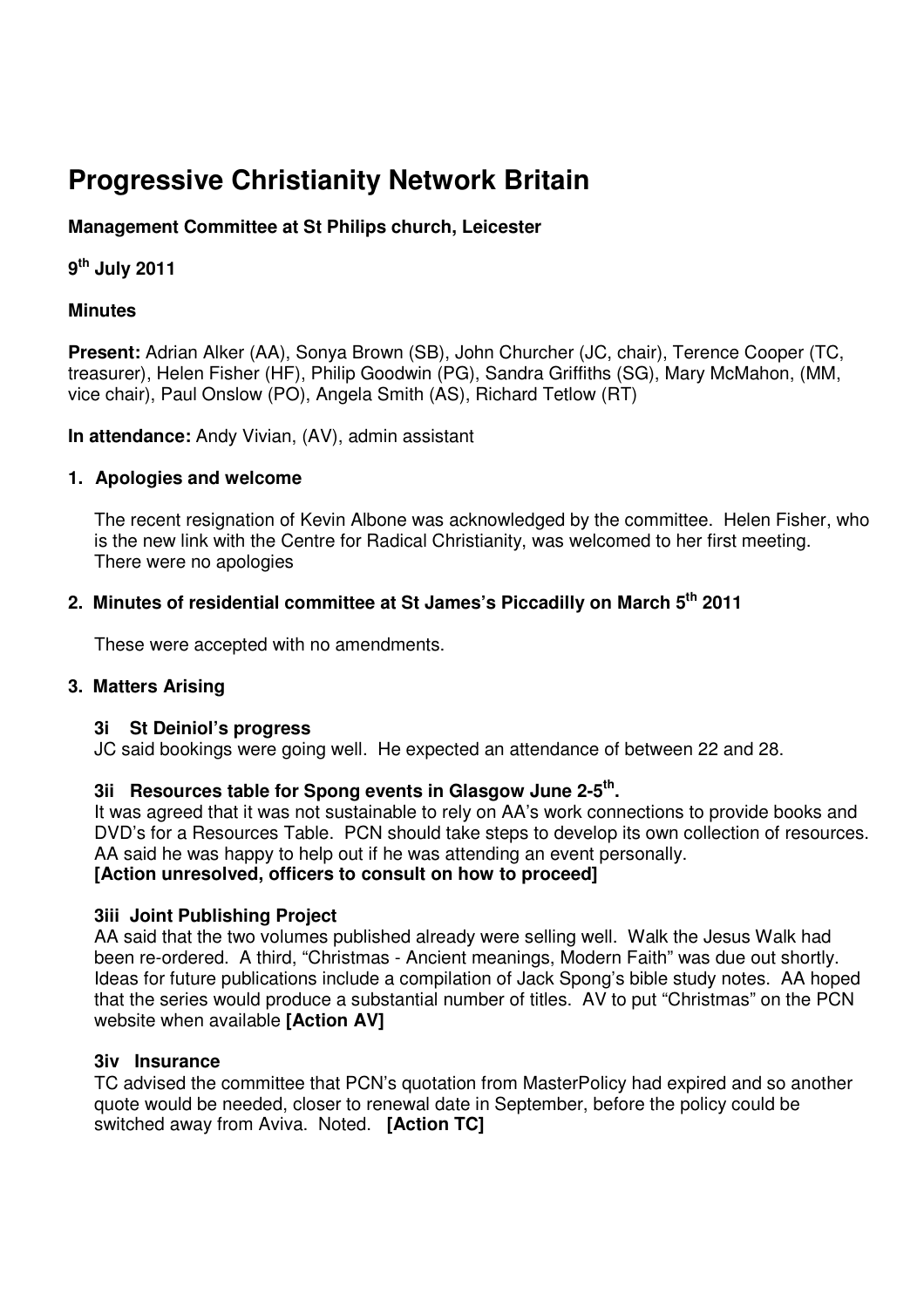# **3v PCN West of Scotland Website**

JC reported that his letter to the Glasgow groups, mentioned in the last minutes, had been received warmly by colleagues there. PCN Britain would be providing an increased web presence for all groups once the redevelopment was complete, in October.

# **4. Conferences and related matters**

# **4i Review of Spong visit to Glasgow 2-5th June**

JC reminded Trustees that at one time PCN had expected to lose its £1,000 underwriting on this event. Even had this been the case, he believed the visit was important and worthwhile.

TC, presenting the final accounts for the Spong visit said the there was a surplus of £4.51, thanks to a late donation of £200 from an anonymous donor. TC also presented amended budgets for each venue in Glasgow, which showed that the breakeven point for Orchardhill had been set unnecessarily high in the first place, at 250. Although the Orchardhill conference ticket sales were still well below breakeven, this had been compensated by a higher than expected attendance at Cairns, on the Thursday.

TC then presented a review of PCN's underwriting policy. After some discussion It was agreed that PCN should not back away from encouraging groups to organise public events. However, it was agreed that when PCN underwrites an event organised by a local group

- There needs to be a face to face meeting (possibly by Skype) with a named, responsible organiser at the very start in order to assess the project's viability.
- For PCN the contact would normally be the treasurer with other committee members joining in a small subcommittee if necessary.
- The budget presented by the organiser should show fixed and variable costs in order better understand the liabilities.
- If the liabilities exceeded the amount underwritten by PCN Britain, we should be told who the other stakeholders are.
- The named organiser would be responsible for keeping the Treasurer up to date with progress.

It was also decided that in future the maximum amount underwritten should be restricted to £500. Banking for the Glasgow events was through the PCN Britain account. This had worked satisfactorily and could be repeated for other events, by arrangement.

TC explained that if a local group asked PCN Britain to provide public liability insurance, then any extra charges from our Insurer would be treated as a cost to the event.

After further discussion is was agreed that "adopting" an event, ie taking the organisation away from the local group, should also be an option, if PCN Britain felt this would make it more viable and if the local group agreed. A third option was to offer some seed funding instead of underwriting. This could be given on the understanding that if the event made a profit then the seed funding would be repaid. TC agreed to consider these alternative options and to write them into a revised policy on supporting events organised by local groups. **[Action TC]**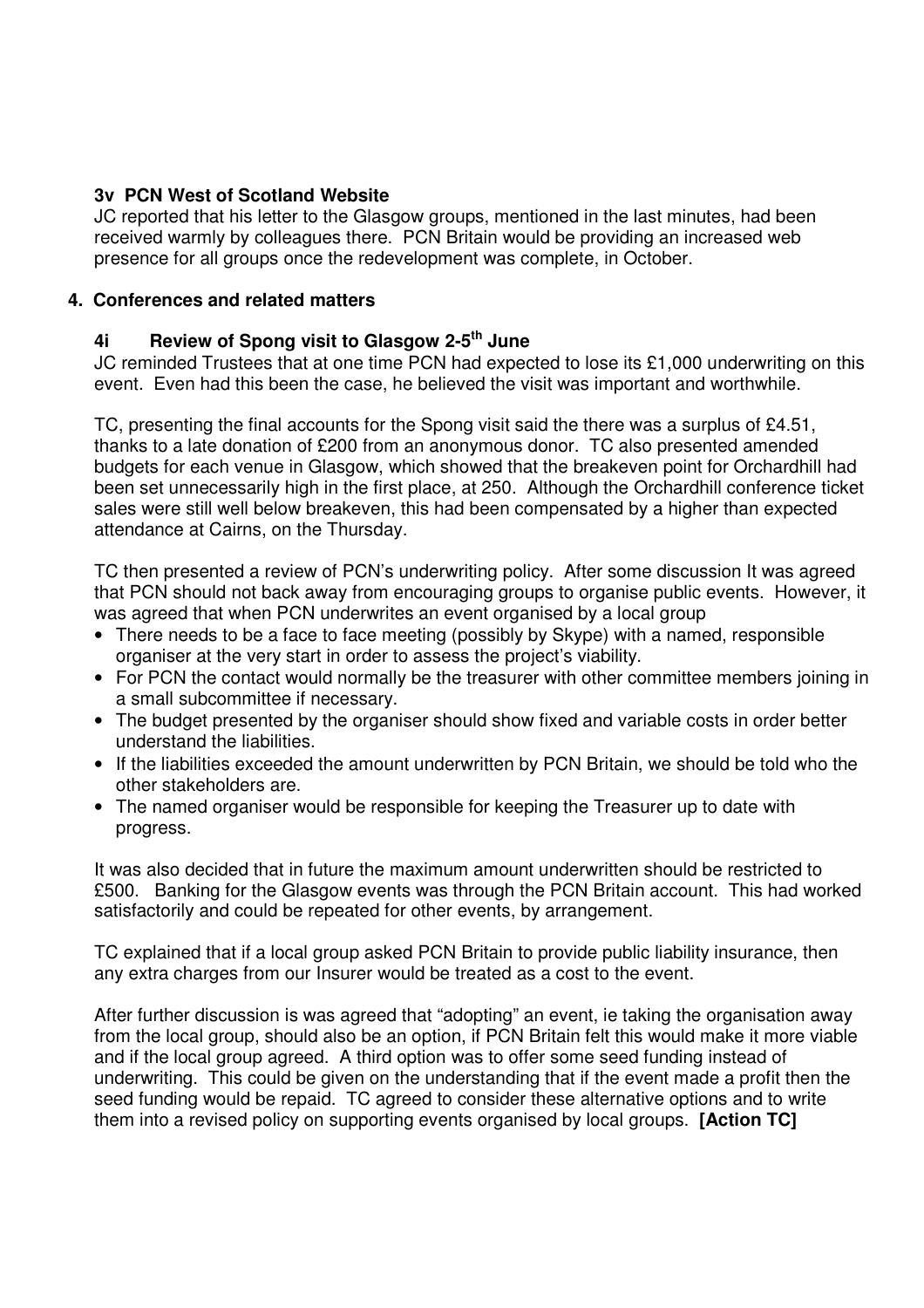The question of whether to call an event a PCN event was touched upon. Further discussion on this will be part of the deliberations of a new subcommittee – see item 7i.

PO reported on his production of Spong CD sets for sale, which were now available through the PCN website. Prices ranged from £4.99 to £13 depending on how many of the lectures were bought. Examples of the finished CDs in their cases were displayed. The event was also filmed but PO reported that the quality wasn't good enough to produce a DVD for sale. PO agreed to add a picture to the next batch of CDs and to label the cardboard cases as recyclable. It was felt that some consistent PCN branding for CDs and DVDs would be desirable. AV reported that a clip of the Spong lecture was now available free on the PCN website as an MP3 download and had been offered to the Cairns and Orchardhill websites. Other clips would follow. **[Action PO, AV]** 

The committee considered a draft revision of the Planning a Conference guide, taking account of the Glasgow experience. In the light of decisions above, further revisions were earmarked. AV would make the changes. **[Action AV]** 

PG asked TC if he might produce a "model" Conference Budget which could be useful to organisers. JC asked him to discuss/pursue the idea with TC after the meeting. **[Action PG, TC]** 

# **4ii Crossan conference progress**

PO reported 109 bookings on Friday  $16<sup>th</sup>$  Sept and 126 on Saturday 17<sup>th</sup>. Of these, 60 were non-members, 59 from PCN and 11 from CRC. The budget was £5,600 and of this £3,201 had so far been raised. AA warned that given the high overheads, PCN should not be complacent. JC agreed to mention the conference in his next e-update. HF said that there was a half page ad in the next CRC newsletter and offered to include a flyer in the mail-out too. AS suggested that group convenors be circulated with the flyer too – by email. AV offered to put an audio clip of Crossan on the website with a link to the conference details. **[Action JC, HF, AV]**  HF said the CRC newsletter would welcome a review of the Crossan lectures. **[Action ??]** 

# **4iii Joint PCN/CRC/Others conference in 2012**

JC reported some difficulty in getting a response from Karen Armstrong. HF suggested an approach via Dominic Crossan. The aim was a conference venue, rather than a church, possibly in Sheffield. PO felt the venue should take an audience of 7-800 and mentioned one in Harrogate. JC would try further approaches. **[Action JC]** 

# **4iv Conference Proposal from Alan Race (AR)**

AR, vicar of St Philips Leicester, and a member of the World Congress of Faiths, proposed that PCN should be one of the hosts to welcome Jim Kenney to a tour of Britain in 2012. Jim Kenney is founder of Common Ground, a Chicago based organisation involved with educating in the field of religion and society. In his book "Thriving in the Cross-Current" Jim Kenny presents a thesis of world cultural evolution which holds a positive view of where the world is. The shift in values taking place is moving us from a male dominated, warlike world to a multicultural, shared prospectus. There is a need to develop a religious, intellectual model to put this into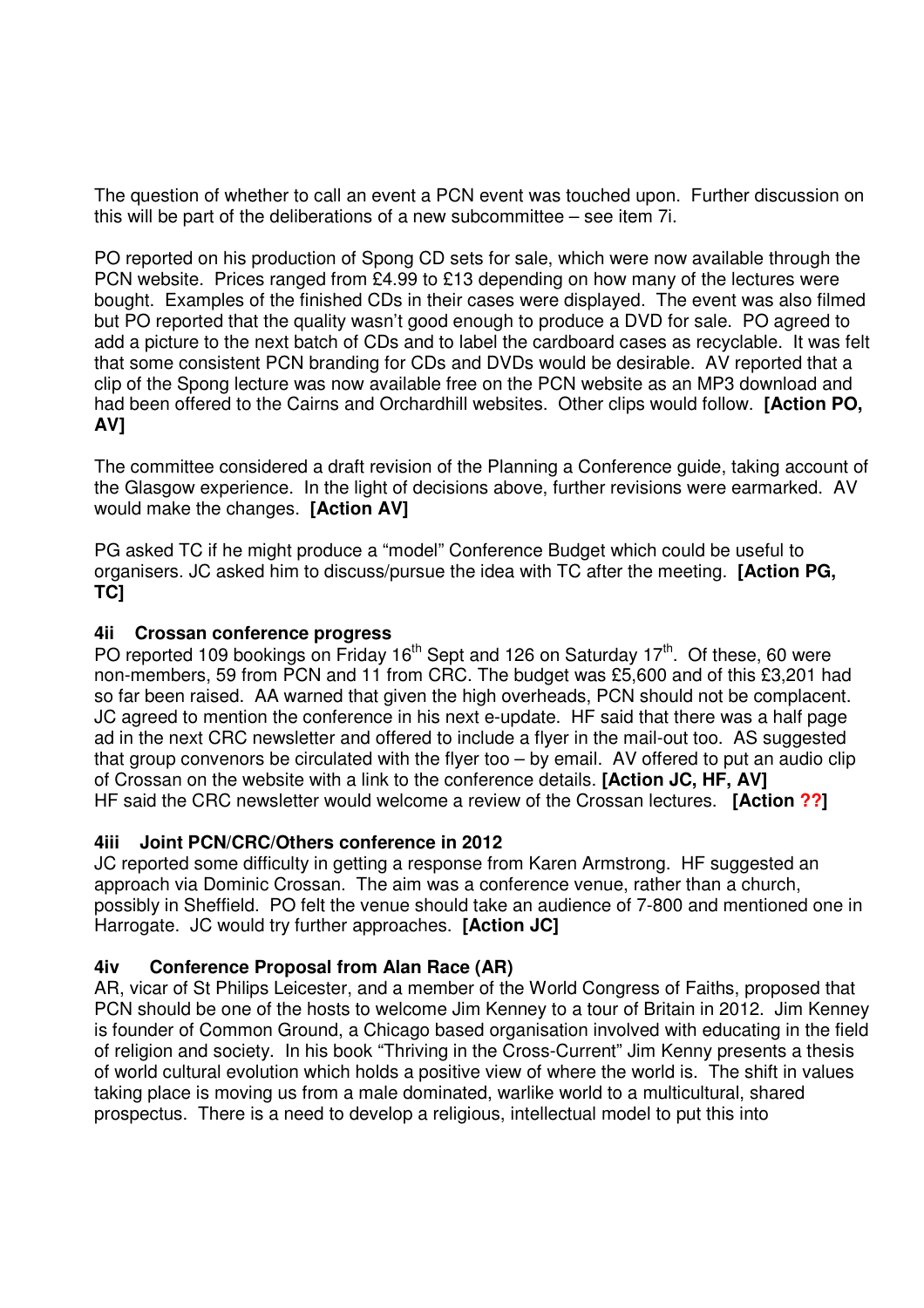perspective. AR proposed an all day conference on these themes. Jim Kenney, he said, was an excellent speaker and educator. Other organisations being invited to host the trip include Modern Church and the World Council of Faiths. AR suggested a June date and that PCN underwrite the fixed costs of Kenney's travel to the tune of £300, with similar amounts put forward by other hosts. A speaking fee of about £300 should also be set aside. AA commented that June was likely to clash with other events run by MC and CRC. AR said dates were negotiable, though October was out. November was convenient and JC thought this preferable. St Philips, Leicester was suggested as a venue but SB thought St Philips might be a host in its own right. Another suggestion was Edinburgh. SB and TC were delegated to discuss the possibilities with AR and to come back to the committee in October with suggestions on the venue and whether it should be a PCN Britain committee event or a local group organised event. **[Action TC, SB]** 

# **5 Subcommittees**

# **5i Strategy Consultation**

JC reported that a report and questionnaire for inclusion in the Sept newsletter had been drafted but had not been approved by the whole sub-committee. He would circulate the draft asap and invite comments from the whole committee, after which the officers be responsible for what finally appeared. **[Action JC and then officers]** 

# **5ii Web Redevelopment**

PO presented the three bids which had been obtained from Purple Dogfish, DesignKarma and IvyPark Media. In recommending the lowest estimate, £2,418 from IvyPark Media, he suggested that the committee allocate an extra sum to cover unforeseen items which might arise in the course of the project. Asked about the benefits of the redevelopment, AV explained they were threefold – to add interest to the website by improving appearance and navigability, to deepen the offering by adding new pages, and to provide a more complete platform for local groups to have a web presence if they wished. Visually, there would be more images and a revised design. New interactive features would include a search box and sign-up button to receive updates. In addition a number of glitches would be rectified and the shop functionality improved. SB said the current site needed improving as it would not interest a younger audience. RT and JC stressed the importance of a web strategy. PO said this should include alerts sent out via Twitter and Facebook. TC agreed that for most of the public their only access to PCN is through the website. He felt that the cost of the IvyPark media bid plus a sum for incidentals was affordable. PG asked whether it was possible to see designs for the Home Page. AV promised to circulate the committee with options when they were available. The committee accepted the proposals from the subcommittee. **[Action PO, AV, TC]** 

# **5iii Young People - Greenbelt**

SB reported that PCN's Greenbelt presence would be through a double stall with Inclusive Church. They had made a Wordle which would be the logo for the stall. Volunteers would wear T shirts with the logo printed on it and a T shirt would be offered as a prize in a competition. There would be a laptop based slide show of PCN and Inclusive Church activities. A 25 minute slot on the G-Source Stage had been booked. SB planned a 12.5 minute dramatic presentation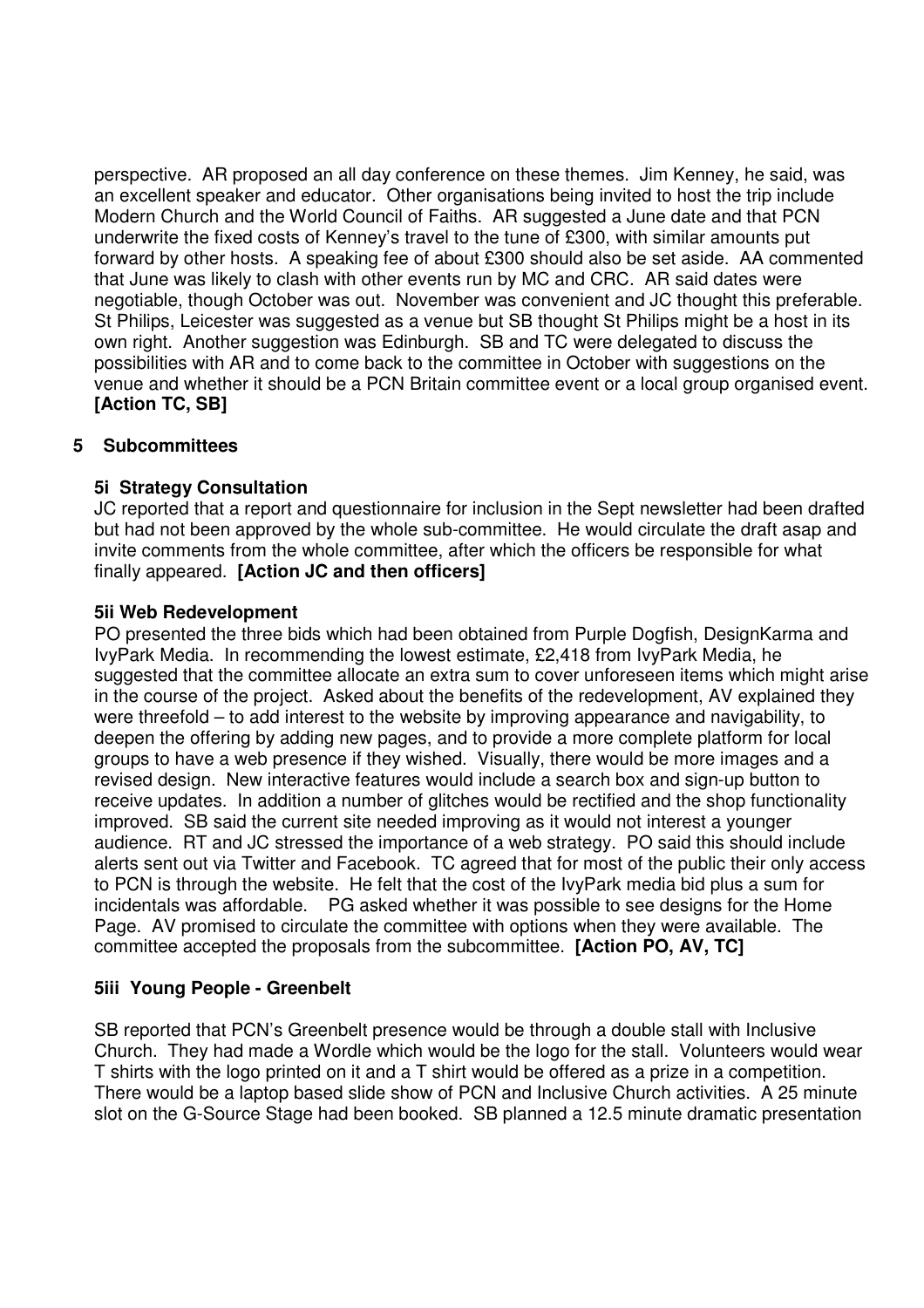about her faith with a friend. She was also planning a stage interview with Alan Race about working with other faith communities. SB would be inviting visitors to sign up for the PCN Britain Facebook page and planned to give out leaflets advertising the Facebook link.

Other ideas included a "How progressive are you?" questionnaire with badges for prizes, and paper carrier bags with a message printed on the side. She hoped to advertise the student rate for PCN Britain membership. AV agreed to produce a special membership form so that Greenbelt visitors could sign up to PCN Britain for 16 months for the price of 12. **[Action AV]** 

AA and JC praised SB for her ideas and organisation. AA advised her to seed the audience with loyal friends. AA suggested a pull up map of group locations around the country. AA and AV agreed to liaise about commissioning the graphics and printing. **[Action AA and AV]** 

SB said that the stall would be staffed by volunteers who had already bought their own tickets. PCN had needed to purchase only two tickets, for herself and Alan Race. The total budget would be around £700. The committee noted the budget. **[Actions SB]** 

#### **5iv Liturgy**

AS directed members to her two copyright declarations which liturgists will be asked to sign before new liturgy can be posted on the PCN website. AA suggested a simplification of the wording of the first, to: "I give PCN Britain the right…". The declarations and their introductory paragraphs were then agreed. AV would post them on the PCN Britain website. **[Action AV]** 

The committee discussed the need for collaboration with others in the search for good progressive liturgy. JC asked AS to liaise with CRC. AS referred to her contacts in US and Australia. Members discussed the need for a range of liturgy to cover occasions associated with deep emotion and spirituality, including healing, the birth of a child, loss and dying. In reply to a question, AS suggested that the project aim to collate the best of existing liturgy as well as posting the new. AA suggested the best liturgical material should be published through the Joint Publishing Project.

Referring to her progress report, AS said a guide for authors was needed, setting out questions to ask when starting out. After lengthy discussion is was agreed that there was bound to be a tension between the truly progressive liturgy and the liturgy that could be used in a mixed church. So while the eventual target was reflect a 21<sup>st</sup> century understanding of Christianity, it is necessary for the Liturgy Project to offer small steps in that direction **as well as** larger leaps from tradition. JC suggested the twin track approach might need to be reflected in the presentation of liturgy on the website. It was agreed that AS would recruit a small editorial panel to advise on submissions and that she had the editorial authority to judge whether writing showed quality and originality. There was no obligation to publish and material could be rejected or referred back. **[Action AS]** 

#### **6 Financial Update**

In presenting his management accounts for the year to date, TC explained that income was over £10,000 and expenditure almost £5,000. Although there were expenses to come and income would slow down to a trickle, he felt that PCN Britain was financially sound.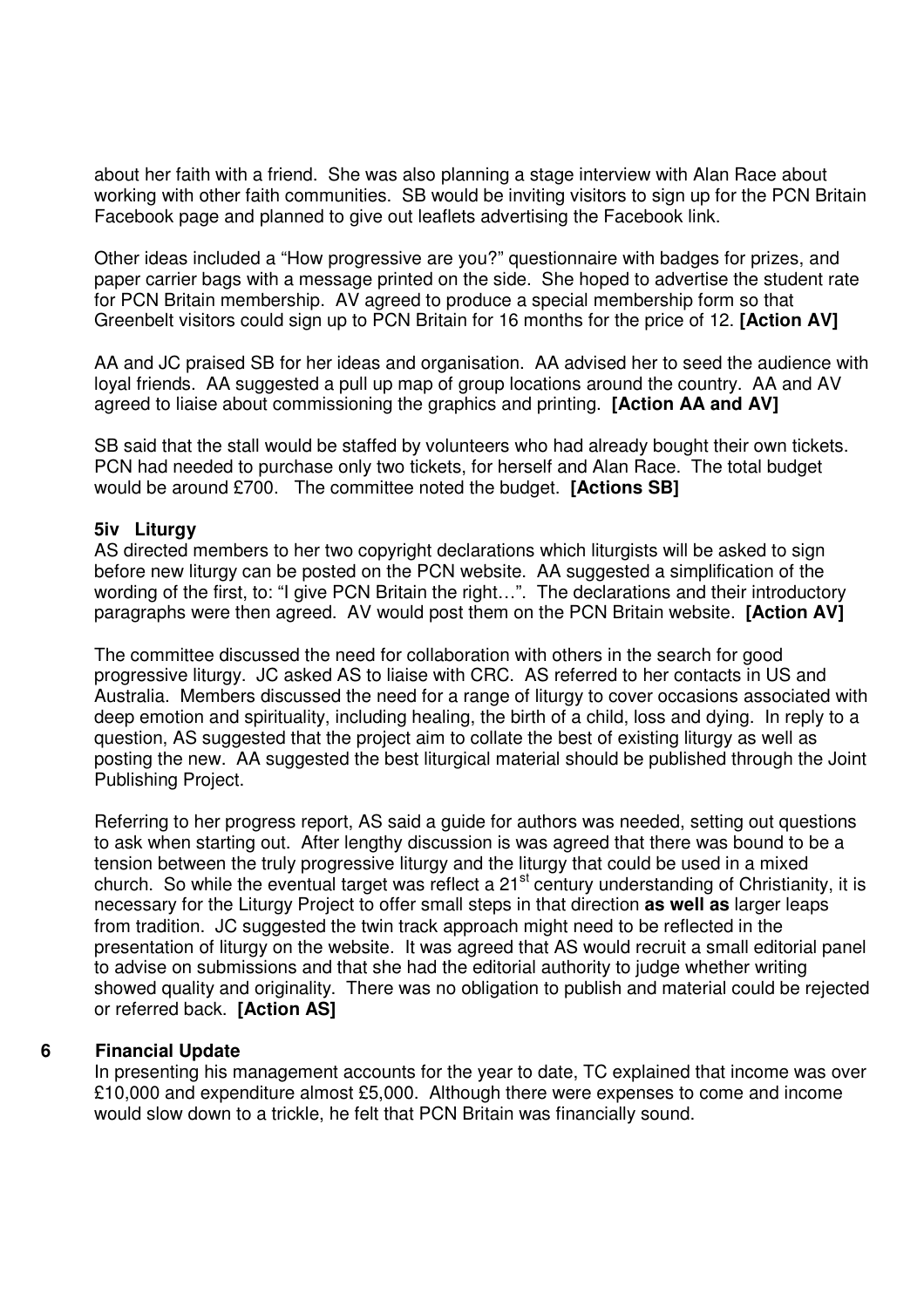# **7 Operational matters**

# **7i The relationship between PCN Britain and local groups**

Introducing the discussion paper, JC reminded members that the PCN constitution made no mention of groups and that in the last year this had made it more difficult to judge the best course of action in relation to issues raised by one particular group. He thought that now was the time to prepare a policy on groups and that a subcommittee should try to clarify the relationship and prepare a report on how the constitution should be redrafted. TC cautioned against detailed alteration to the constitution, as outlined in the discussion paper. He recommended a new "authorisation clause" in the constitution which gave the Trustees the power to draw up policies/rules as needed. This would clear the way for the development of a Groups Policy which, since it was **not** part of the constitution, could be more easily launched and amended by the management committee. AS recommended that the subcommittee produce a policy document first, at the end of which the MC could decide if changes to the constitution were needed. It was agreed that Terence would draft a simple "authorisation clause" for the constitution and that MM, TC, AS assisted by AV, should work on the new policy. MM would convene the subcommittee. **[Action MM,TC, AS and AV]** 

MM raised the issue of groups acquiring a denominational bias. In her experience, it could sometimes be more difficult to maintain a truly ecumenical welcome if groups met on a particular denomination's premises and are convened by a member of that church. AS described a similar situation in which members from other denominations had stopped attending after the venue was switched to the convenor's church. JC hoped that all groups would be sensitive to the possibility of denominational bias. It was important to safeguard the Open Welcome central to PCN Britain. He felt that where there was evidence of a denominational bias within a group or a regional hub, one answer was for PCN Britain to encourage other groups in the area so that the impression of a monopoly was broken. SG said she had come across groups which started as exclusively Anglican but that in the course of time became more ecumenical.

# **7ii Review of PCN Britain's relationship with Progressive Churches listed on our website**

As the sponsor of this item, AA, had left the meeting early it was decided that this should be postponed to the next meeting and be placed higher up the agenda. **[Action PO]**

# **8 Other business**

# **8i Programming the preparation of the new PCN leaflet.**

As the meeting was short of time, JC suggested he should undertake to work on this. **[Action JC]** 

# **8ii Book Sales**

AV reported that an approach to Cornerstones Bookshop to form a partnership by linking PCN's website to their postal sales had not been taken up by Cornerstones. The store felt that they didn't wish to expand into online sales as it didn't fit with their retail policy. AV offered to carry a small stock of books which could be featured for sale on the PCN website. (PCN has sale or return facilities with two book distributors.) Alternatively, if PCN wishes to facilitate book sales to members and guests, it may be necessary for the committee to consider reverting to the idea of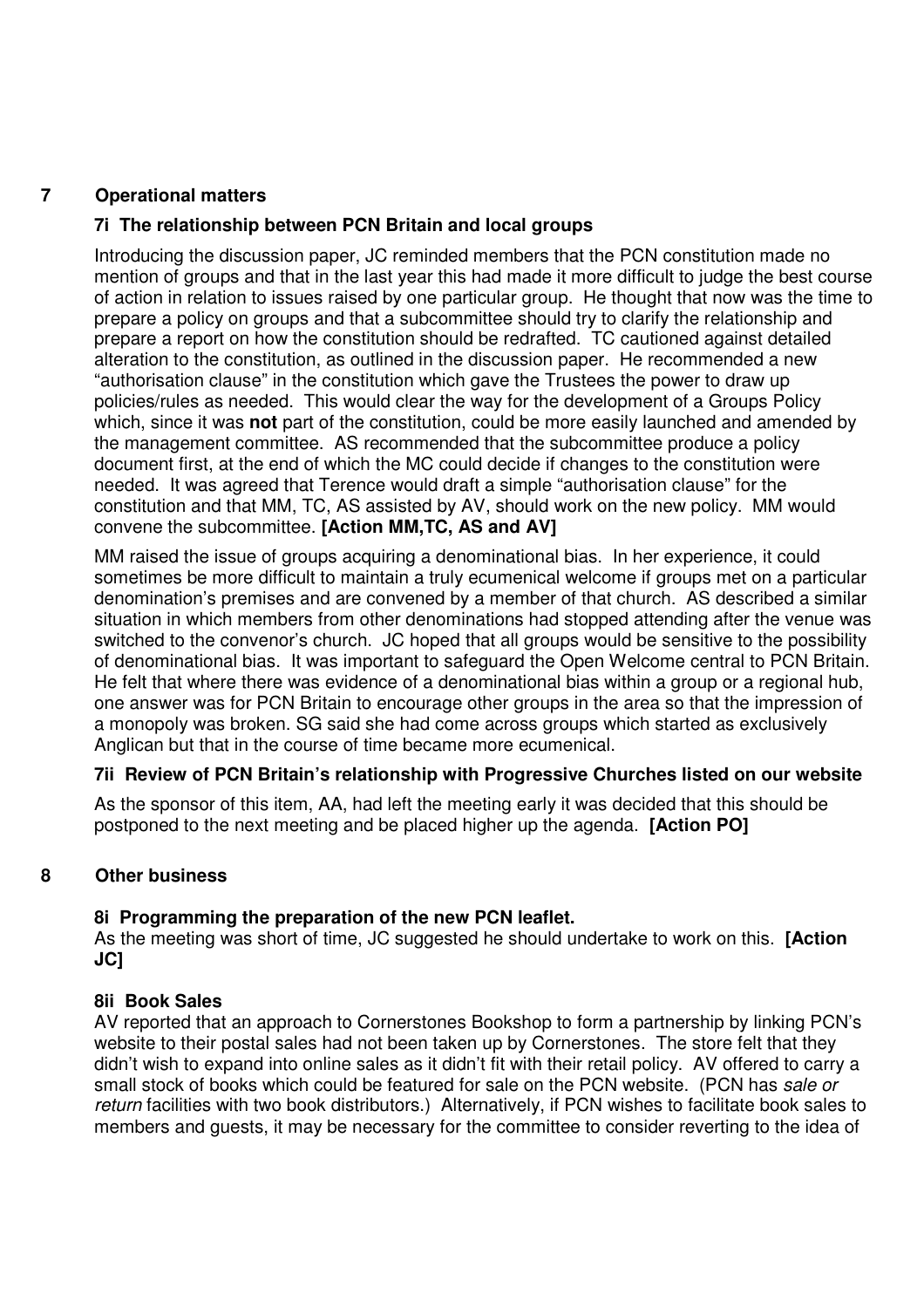becoming an agency for one of the existing on-line sellers such as Pick a Book or the Book Depository.

JC mentioned that a member of PCN had offered to donate some of her late husband's books by Paul Tillich to PCN. He raised the question of whether PCN should start a postal lending library. Trustees felt that in principal it was a good idea, though there would need to be volunteers to run it. HF mentioned that the CRC had a vast library and felt it would be good for PCN Britain's members to have access to it. JC suggested talks about whether the two organisations combine their efforts in this area. TC suggested that the offered Tillich books might go to the CRC library. **[Action HF, JC]** 

# **8iii Registering PCN Britain with Charter for Compassion**

The committee approved in principle that PCN Britain should apply to become a registered supporter of the Charter for Compassion. AS pointed out that this required a submission of PCN's mission statement and a declaration of why PCN Britain is relevant to the Charter. AS agreed to bring the matter up at the next meeting along with any further information she could find. **[Action AS]** 

# **8iv 4thought on Channel 4**

SB had been approached by the producer of this TV slot and remained committed to taking part, as a representative of PCN Britain. She explained that the strand addressed specific moral issues such as suicide and stem cell research and so the right occasion was necessary.

### **8v Membership report**

AV introduced his report. Non-renewals were at their lowest since he'd kept records, due, he thought, to sending a written reminder with SAE. In the first week there were 24 replies out of a mail-shot of 53 people and more were still coming in. 21 had renewed and 3 had confirmed their wish to resign. This meant that PCN now had 488 paid up members and 11 honorary members.

# **8vi The need for a central London group**

AV reported that a number of London members were looking for a group to attend. It was suggested he should write to Revd Lucy Winkett at St James' Church, Piccadilly. **[Action AV]** 

#### **8vii Suggestions for conference speakers**

Discussion of this subject was curtailed due to a shortage of time. JC referred to attempts to recruit Karen Armstrong and the prospect of hosting Jim Kenney, (see 4iv.)

#### **8viii Committee speaking engagements**

JC outlined his PCN programme over the past two months: Free to Believe Reading Week at High Leigh [9th-12th May]; Newbury and Hampshire PCNs [23rd May]; Exeter PCN [26th May].

#### **8ix Confirming committee locations into 2012**

PO and SG reported they had experienced difficulty finding a location for the October residential meeting in the Harrogate area. Members discussed other options. JC asked all those with suggestions to share them with Terence, who would act as the contact. **[Action TC + all]**